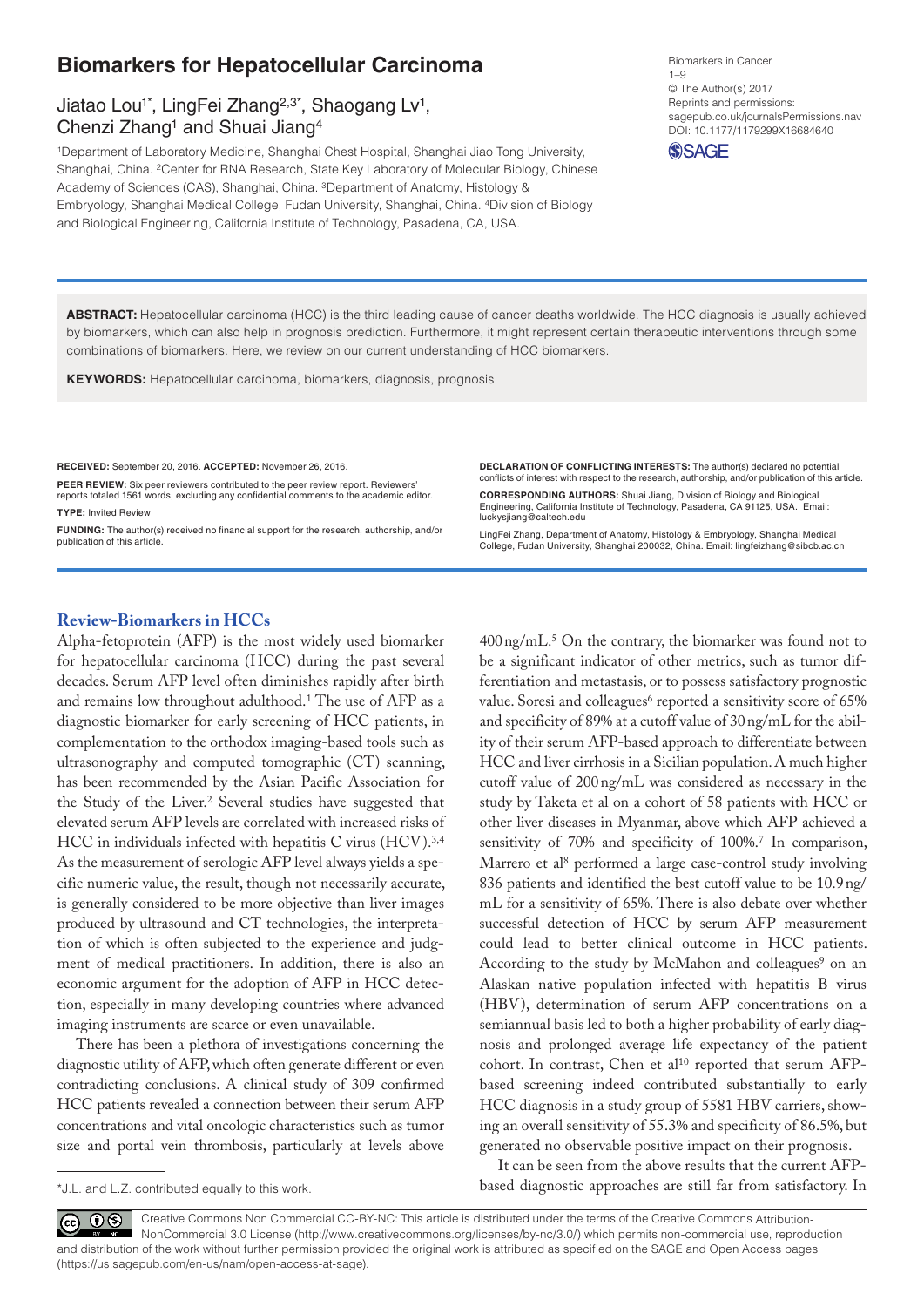fact, neither the European<sup>11</sup> nor the American guidelines<sup>12</sup> for HCC screening and diagnosis included the quantification of serum AFP due to the poor sensitivity and specificity of the method. It has been shown that elevation in AFP levels is not evident in around 80% of small HCCs.13 As seen above, a great number of studies chose cutoff values far above the conventionally accepted threshold of 20ng/mL, above which the diagnostic performance of AFP rapidly diminishes. It should be noted that the discrepancies between different studies on the predictive value of AFP could be partly attributable to epidemiologic factors, such as the high incidence of HCV infection in Asian HCC patients, whereas fatty liver is often a more significant contributing factor in Western countries.<sup>14</sup>

Another potential problem with serum AFP lies in the apparent lack of discriminating power. This is closely related to the fact that HCC usually occurs in a liver that has already been damaged by one or more preexisting pathologic conditions, including cirrhosis and chronic hepatitis resulting from HBV or HCV infection.15 These etiologies were consistent with an earlier finding that HBV patients with cirrhosis also exhibited high serum AFP levels.16 Moreover, AFP is often insufficient in differentiating between HCC and intrahepatic carcinoma (ICC), another liver cancer with a frequent origin in cirrhosis.17 This could have a critical impact on the outcome of the misdiagnosed patients because surgical resection is generally the preferred (when applicable) therapeutic choice for HCC but not ICC.12 These limitations highlight the necessity and urgency of identifying additional biomarkers with the potential of being used alone or complementing AFP for HCC diagnosis.18

## *AFP-L3*

Three different glycoforms of AFP have so far been identified, which are distinguished by the difference in their binding affinities for Lens culinaris agglutinin (LCA). Whereas AFP-L1 and AFP-L2 represent the nonbinding and weakly binding fractions of total AFP, respectively, AFP-L3 comprises the portion that can associate effectively with LCA19 and has recently been considered as a more specific biomarker for HCC. Sterling and colleagues<sup>20</sup> performed a multicenter prospective study and suggested that HCC diagnosis based on AFP-L3 could achieve a specificity of nearly 92%, albeit with a low sensitivity score of 37%, which undoubtedly hampered the method's clinical potential. Nevertheless, the subsequent development of an advanced automated immunoassay system using on-chip affinity-based electrophoresis, which was referred to as "highly sensitive AFP-L3" (hs-AFP-L3),<sup>18</sup> was shown to result in an improvement in the sensitivity score.<sup>21</sup> Another drawback for AFP-L3 is that its shows little diagnostic value in HCC patients with a total serum AFP concentration below 20ng/mL. In this regard, the hs-AFP-L3 assay was found by Oda and colleagues<sup>22</sup> to show clinical value for early HCC diagnosis even at low AFP levels.

### *Des-*γ*-carboxyprothrombin*

Des-γ-carboxyprothrombin (DCP), also called prothrombin induced by vitamin K absence-II (PIVKA II), is an abnormal form of prothrombin. The production of DCP stems from a defective vitamin K–dependent posttranslational carboxylation machinery, which promotes the malignant proliferation of HCC cells.23 Upregulation of DCP has been found to correlate with the degree of malignancy of HCC, as DCP-positive tumors are characterized by increased likelihoods of intrahepatic metastasis, capsule infiltration, and portal venous invasion. Volk et al<sup>24</sup> suggested that DCP is a superior diagnostic biomarker to both total AFP and AFP-L3 particularly in differentiating between HCC and nonmalignant hepatic cirrhosis, with a sensitivity of 92% and specificity of 93% at a cutoff value of 150mAU/mL. Moreover, the DCP-based method correctly identified early-stage HCC in 15 of 17 patients, none of whom was diagnosed when total AFP was used as the biomarker (using a cutoff of 20ng/mL). In several additional studies,<sup>25,26</sup> however, serum DCP-based diagnosis showed suboptimal sensitivity (48%-62%) but satisfactory specificity (81%-98%) in HCC patients. To address this problem, combined application of DCP- and AFP-based biomarkers has been tested. A novel predictive model comprising AFP-L3, AFP and DCP achieved a sensitivity of 60.6% and specificity of 100% when applied to a cohort of 104 HCC patients, 43% of whom showed AFP levels below 10ng/mL.27 Meanwhile, a large multicenter case-control study conducted in 201028 suggested that DCP-based diagnostic method coupled with AFP immunoassay for HCC detection resulted in an increase in sensitivity from 65% to 87% at the expense of the specificity score, which dropped from 84% to 69%. These studies lent credence to the diagnostic value of DCP for early-stage HCC. Nevertheless, additional investigations are necessary to further evaluate the effectiveness of DCP for HCC diagnosis, especially when used in combination with other biomarkers.

### *Glypican-3*

Glypican-3 (GPC3) belongs to the glypican family that consists of various glycosylphosphatidylinositol-anchored cellsurface heparin-sulfate proteoglycans.<sup>29</sup> Glypican-3 has been established to play important roles in cell proliferation and tumor suppression. A study conducted by Sung et  $al^{30}$  found GPC3 was upregulated in HCC tissues obtained from patients and subsequently confirmed its secretion by HCC-derived cell lines. The N-terminal soluble fraction of GPC3 was proposed as a complementary serologic biomarker with better diagnostic performance than AFP due to its ability to accurately distinguish between patients with small, well-differentiated HCC tumors and those with cirrhosis.<sup>31</sup> Often, the increase in the serum level of GPC3 displayed no correlation to that of AFP, as was evidenced by the results of Tangkijvanich et al,32 which also found utility in combining the 2 markers for better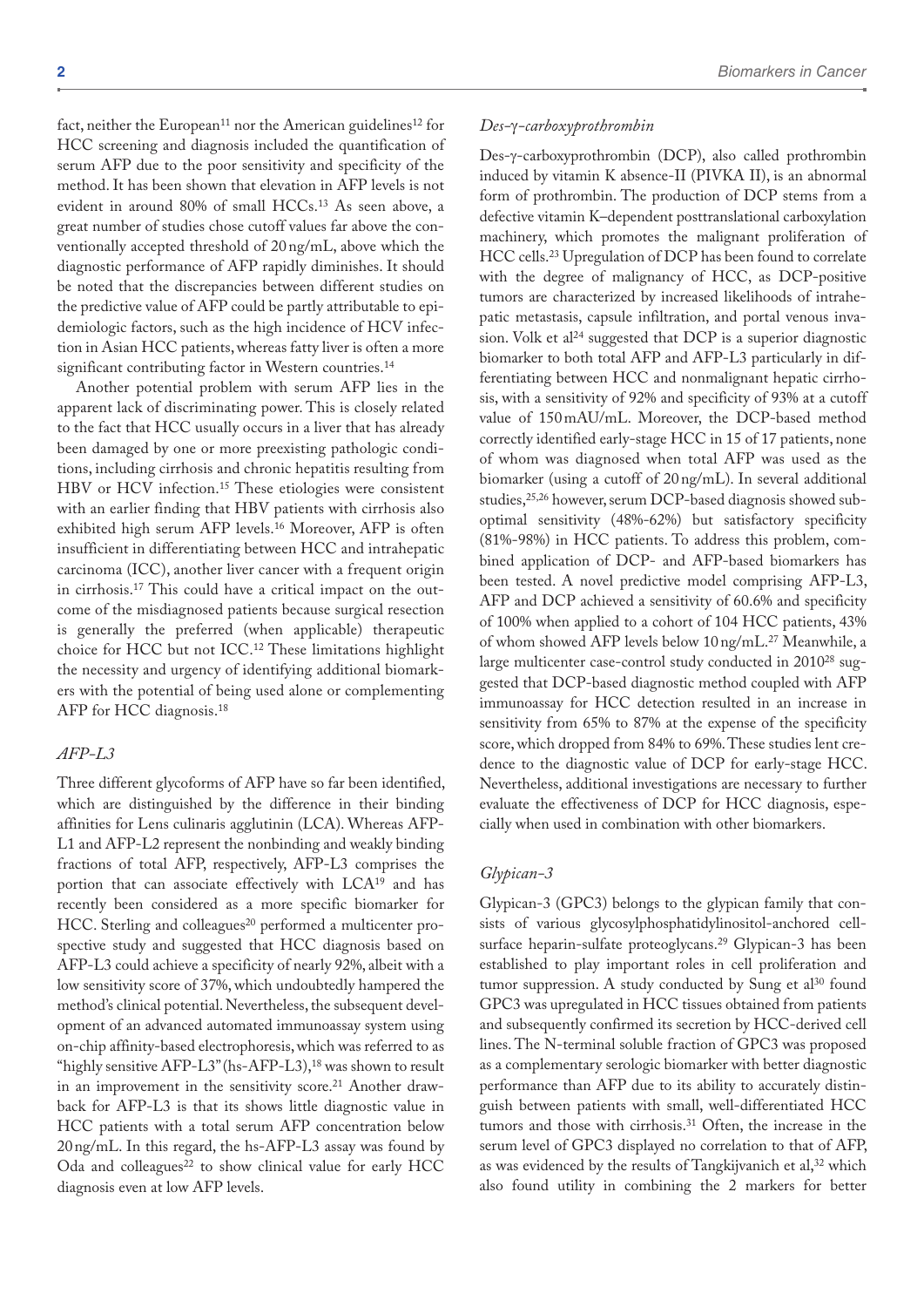detection sensitivity on small HCC tumors. GPC3 was also chosen to be applied alone or in combination with HSP70 and glutamine synthase for the differential detection of early and grade 1 HCC from cirrhosis, with similar sensitivity and specificity scores in both cases (69% and 91%, respectively, when used alone; 72% and 100%, respectively, when in combination).33 This was in fact recommended in the clinical practice guidelines jointly published by European Association for the Study of the Liver and European Organization for Research and Treatment of Cancer.<sup>11</sup> In particular, a recently conducted phase I clinical trial showed promising evidence that supported the therapeutic potential of a GPC3 peptide-based vaccine against advanced HCC.34

#### *Cytokeratin 19*

Cytokeratin 19 (CK19) is a novel HCC biomarker that has been consistently linked to a poor clinical prognosis in patients. The simultaneous detection of CK19 and GPC3 expression in HCC patients was shown to be a predictive indicator of higher risks of cancer invasion and metastasis, as well as worse treatment outcome.35 Furthermore, the combination of CK19 and GPC3 demonstrated better diagnostic sensitivity (90.6%) compared with the use of GP3 alone (54.2%) when applied for the detection of HCC in a study cohort of 518 patients.<sup>36</sup> Consistently, several other studies also confirmed a correlation between increased CK19 expression and a lower survival rate and/or a shorter remission period in HCC patients.37,38 It is worth noting that CK19 expression was found to coincide with an increase in tumorigenic potential in preneoplastic hepatocytes,39 which could offer a mechanistic rationale for its use as a potential HCC biomarker.

#### *Golgi protein 73*

Golgi protein 73 (GP73), a transmembrane protein localized in the Golgi complex, is absent in normal hepatocytes but can be found in the sera obtained from patients with liver diseases, particularly HCC.<sup>40</sup> Marrero et al<sup>41</sup> reported significantly elevated concentrations of serum GP73 in HCC patients in comparison with those afflicted with cirrhosis. It is worth noting that the GP73-based diagnostic model exhibited a sensitivity score of 62%, which was much higher than that of AFP at 25%, for the diagnosis of early-stage HCC. This was, at least in part, attributable to the finding that upregulation of GP73 could still be detected in most of the HCC patients whose serum AFP levels were below the diagnostic threshold of 20ng/mL. In contrast, Tian and colleagues<sup>42</sup> found little evidence supporting the superiority of serum GP73 over AFP for detecting early-stage HCC, although the combined use of both biomarkers could lead to an improvement in the discriminating ability of the diagnosis. GP73 was also coupled to AFP-L3 to achieve better diagnostic accuracy and reliability for HCC patients showing low levels of serum AFP.43 These examples, therefore, suggested that GP73 could be well suited for diagnosing patients with small, early-stage, and/or low-AFP HCC.

#### *Midkine*

Midkine (MDK) is a heparin-binding growth factor that has been associated with tumor migration and proliferation.<sup>44</sup> Not surprisingly, MDK is often overexpressed in various human tumors, making it an attractive target in tumor detection and treatment.45 A clinical study on a cohort of 388 HCC patients and 545 hospital enrollees diagnosed with other diseases identified MDK as a discriminating tissue and serum biomarker with better sensitivity (86.9%, serum MDK) than AFP (51.9%).46 The distinguishing power of MDK remained evident even for very early-stage HCC. These results were echoed in another study that confirmed that the MDK-based predictive model was dramatically more sensitive than its AFP counterpart (90% vs 40%) in differentiating between patients with early-stage HCC and those with cirrhosis.47

#### *Osteopontin*

Osteopontin (OPN) is a secreted and highly phosphorylated extracellular matrix (ECM) protein functionally implicated in a diverse range of biological processes, such as bone remodeling, chemotaxis, ECM degradation, and inflammation.48 Like many other oncogenic factors, OPN is upregulated in various types of malignancies.49 A meta-analysis study compared the diagnostic power of OPN with that of AFP and found the former to be more sensitive (86% vs 66%) to but less specific (86% vs 95%) for HCC.50 This was in good agreement with the investigation of Fouad et al<sup>51</sup> suggesting OPN and AFP to have comparable diagnostic performance at a cutoff value of 280ng/mL. The diagnostic potential of OPN also consisted in its ability to provide better discrimination for HCC from cirrhosis compared to AFP according to the clinical study of Shang and colleagues.<sup>52</sup> It is worth emphasizing that the upregulation of plasma OPN level could be detected well in advance of the eventual diagnosis.<sup>52</sup> Because OPN is an extracellular protein with a role in angiogenesis, it has also been proposed as a therapeutic target for inhibiting HCC metastasis with the possibility of being more accessible to drug molecules than the other cytoplasmic proteins.<sup>48</sup> One of the obvious disadvantages of using OPN for HCC diagnosis is, however, that its elevation could be linked to more than 30 types of cancers.<sup>53</sup> Therefore, it should best be used in combination with one or more HCC-specific biomarkers to enhance the overall reliability and accuracy of the screening approach.

#### *Squamous cell carcinoma antigen*

Squamous cell carcinoma antigen (SCCA) is a serine protease inhibitor present in squamous epithelium and has demonstrated clinical value particularly in identifying patients with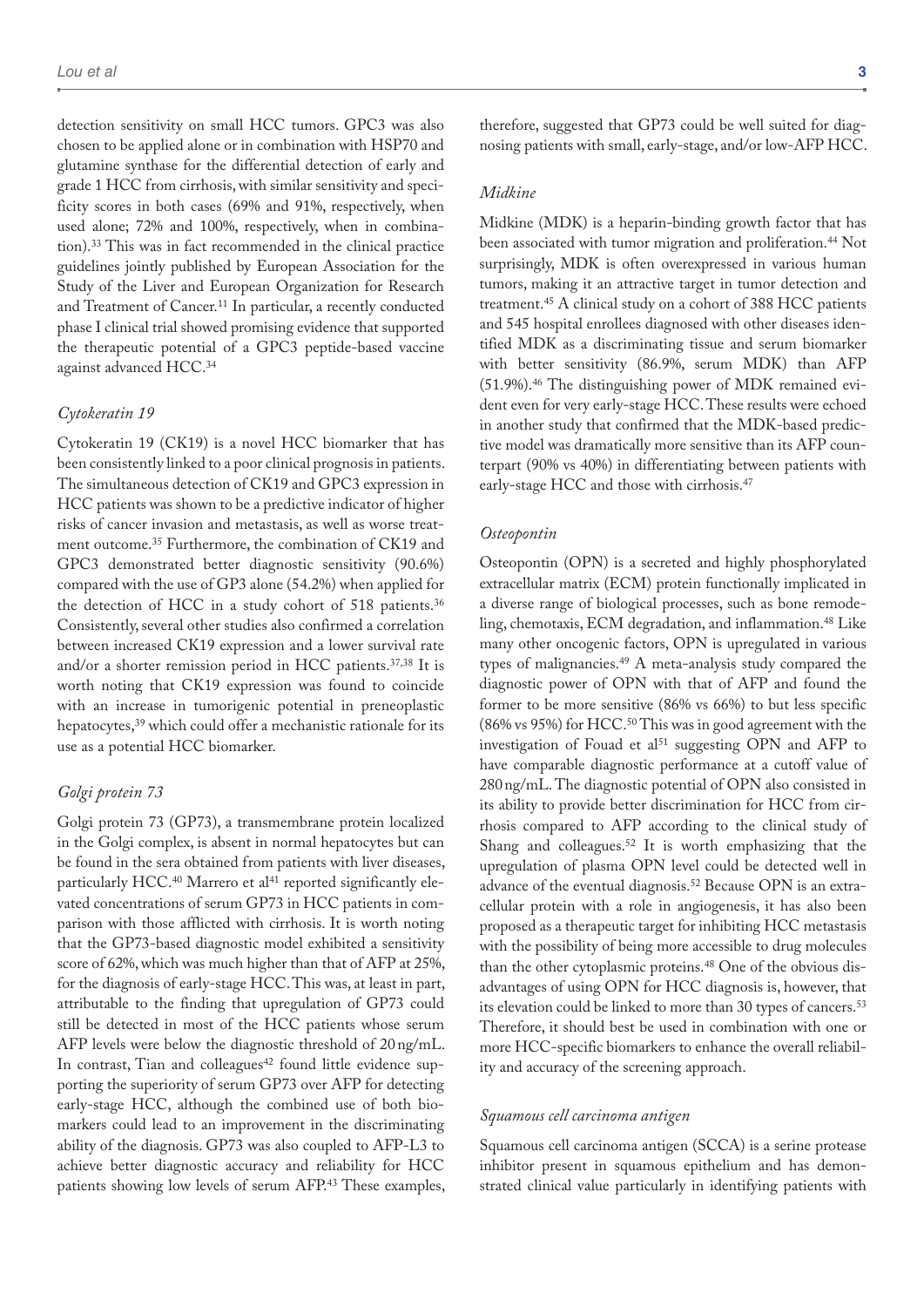progressive liver diseases at higher risk of hepatocellular carcinoma development.54 Based on serum samples collected from a total of 327 HCC or cirrhosis patients and healthy volunteers, the predictive model based on SCCA complexed with IgM (SCCA-IgM) achieved a higher sensitivity score (89%) than AFP (48%), but a lower specificity (50% vs 85%), in HCC diagnosis.55 Moreover, SCCA-IgM level in the serum was verified by multivariate analysis to be an independent prognostic indicator, exhibiting an inverse correlation with treatment response. In another study, the use of serologic AFP and SCCA levels in conjunction could correctly identify 90.83% of all HCC patients in the cohort,<sup>56</sup> lending strong evidence to the use of SCCA as a supplementary diagnostic marker for HCC.

#### *Annexin A2*

Annexin A2 is a calcium-dependent, phospholipid-binding protein commonly found in the cell surface.57 Many biological functions of Annexin A2 are related to cell mobility and protein interaction with the actin cytoskeleton, as well as endocytosis. Due to these roles, Annexin A2 has also been implicated in the development and metastasis of HCC. Not surprisingly, the overexpression of Annexin A2 was revealed to be an indicator of the general degree of HCC tumor malignancy in patients and showed an inverse correlation with their survival rates.<sup>58</sup> Annexin A2 also demonstrated higher sensitivity and specificity than AFP (83.2% and 67.5% for Annexin A2, compared to 54.7% and 81.3% for AFP) for the detection of early-stage HCC.59 In conclusion, Annexin A2 might serve as a serologic candidate for diagnosing and determining the prognostic outcome of early-stage HCC patients.

#### *Circulating microRNAs*

Circulating microRNAs (miRNAs) were first proposed as potential cancer biomarkers in 2008.<sup>60</sup> There is evidence indicating that these noncoding nucleotide sequences are resistant to RNase degradation, boiling, repeated freeze-thaw cycles, as well as acid/base treatment.<sup>61,62</sup> The remarkable stability of circulating miRNAs has attracted significant attention from clinical researchers, who seek to investigate their diagnostic utility for a wide range of diseases including HCC.

Xu et al63 analyzed the serum levels of miR-21, miR-122 and miR-223 in a cohort consisting of 101 patients with HCC, 48 with chronic type B hepatitis, and 89 healthy participants as controls. They found that all 3 miRNAs were significantly upregulated in HCC patients compared to controls. However, similar increase was also observed in patients with chronic hepatitis. Receiver-operator characteristic (ROC) curve analysis confirmed the feasibility of using these serum miRNAs to distinguish HCC or chronic hepatitis patients from healthy individuals, but not to differentiate between the 2 liver pathologies. Similarly, circulatory miR-122 and miR-223 were shown to undergo upregulation in the sera of HCC patients and also

those afflicted with HBV, with miR-122 suggested as having the highest diagnostic value.<sup>64</sup> No significant differences in the levels of these miRNAs were detected between HBV patients who were diagnosed with HCC and those who were not. Furthermore, miR-122 was dramatically downregulated in the sera obtained from patients after surgery compared with the preoperative samples. In contrast to the above findings, Tomimaru and colleagues<sup>65</sup> suggested that plasma micro-RNA-21 level in HCC patients they examined was actually higher than in patients with chronic hepatitis (*P*< .0001) and healthy volunteers (*P*< .0001). Overall, the sensitivity and specificity scores of the miRNA-21 model were determined by ROC analysis to be 61.1% and 83.3%, respectively, for differentiating between HCC and chronic hepatitis. For discriminating HCC patients from healthy individuals, the same analysis yielded a sensitivity of 87.3% and specificity of 92.0%. Two meta-analyses conducted by Huang et al<sup>66</sup> and Li et al<sup>67</sup> also found circulating miR-21 to be better at detecting HCC than miR-122 and miR-223. Increased serum miR-221 was also observed in HCC patients and showed an evident correlation with the occurrence of cirrhosis and tumor size as well as stage.68 In addition, the overall survival rate in HCC patients with high miRNA levels in the blood was 27.6%, which was significantly lower than that in those showing comparatively low miR-221 expression levels (62.3%, *P*< .05). These results demonstrated the predictive power of serum miR-221 for HCC prognosis. Qu and colleagues<sup>69</sup> probed the serum levels of several miRNAs, including miR-16, miR-195, and miR-199a, in a cohort comprising 105 HCC and 107 chronic liver disease (CLD) patients, together with 71 healthy volunteers. The study revealed that both miR-16 and miR-199a were suppressed in subjects diagnosed with HCC than those with CLD or the controls (*P*<.01). It is noteworthy that the use of miR-16 alone led to the correct prediction of HCC in 18 of the 26 (69.2%) patients for whom none of the 3 conventional diagnostic markers was tested positive because of the small tumor sizes (< 3 cm). The 3 miRNAs were also compared to and ranked together with the conventional HCC biomarkers in terms of their sensitivities, the results of which demonstrated that both miR-16 and miR-199a were more sensitive than AFP, DCP and AFP-L3%, with miR-16 being the most sensitive. Further analysis suggested that a diagnostic model coupling miR-16 with the abovementioned 3 conventional markers could achieve the optimal combination of sensitivity (92.4%) and specificity (78.5%) for detecting HCC tumors with sizes below 3 cm. Taken together, it was proposed that serum miR-16 be tested further in clinical studies for HCC diagnosis, possibly applied together with other common and/or novel biomarkers. Shigoka et al<sup>70</sup> have found that plasma level of miR-92a declined in HCC patients in comparison with healthy individuals, but was boosted following the operation. These findings implied a link between the dysregulation of miR-92a level in blood and the pathogenesis and progression of HCC. It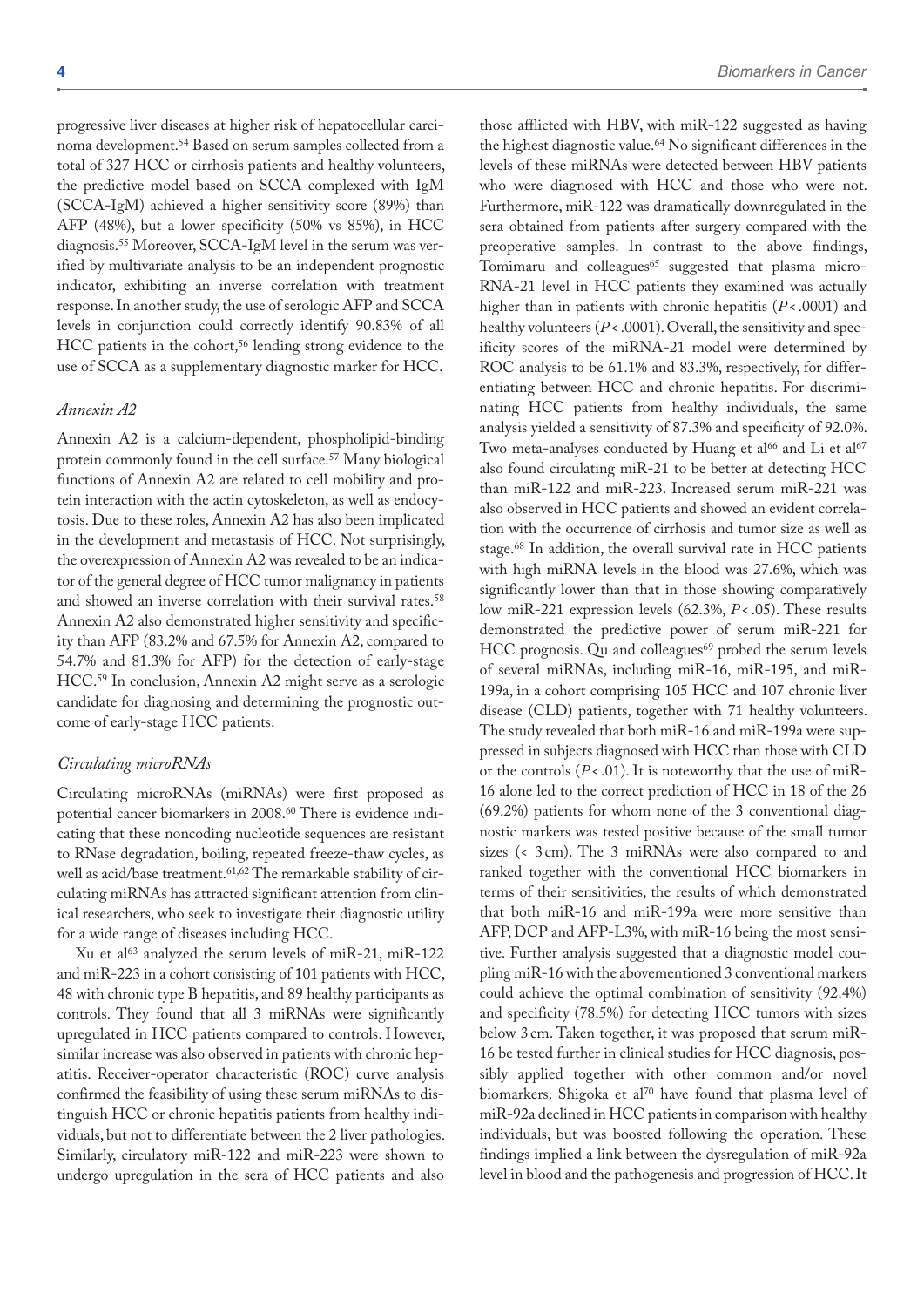is worth emphasizing that the miRNA expression profiles in HCC patients could vary significantly according to the tumor stages. As a consequence, studies that fail to distinguish between patients with different tumor stages often diverge on the diagnostic value of a specific miRNA candidate.

With the advances in miRNA screening techniques and the development of new bioinformatics tools, a growing number of research groups also embarked on probing the feasibility of using a panel of circulating miRNAs to achieve higher sensitivity and specificity in HCC diagnosis. Circulating miRNA profiling of 513 subjects, consisting of healthy individuals and patients with HBV, HCV, or HCC, revealed a panel of 13 miRNAs with altered expression patterns between HBV patients and the controls. A diagnostic model constructed based on these miRNAs was found to be HBV-specific, even when the patients were also afflicted with HCC.<sup>71</sup> However, the serum levels of 6 miRNAs rose significantly in patients with both HBV and HCC compared with other groups. It was later established that among them, miR-25, miR-375, and let-7f combined could discriminate HCC cases from controls, highlighting the clinical utility of serum miRNA profiles for noninvasive diagnosis of HBV-positive HCC. In another study,72 a panel of circulating miRNAs comprising miR-122, miR-192, miR-21, miR-223, miR-26a, miR-27a, and miR-801 was generated that achieved high area under the curve scores in the prediction of HCC, regardless of the tumor stages. The miRNA panel could also distinguish HCC cases from other common liver pathologies, such as chronic hepatitis B and cirrhosis. Recently, Lin and colleagues<sup>73</sup> developed a serum miRNA-based model composed of miR-29a, miR-29c, miR-133a, miR-143, miR-145, miR-192, and miR-505, which they demonstrated could achieve better diagnostic sensitivity (cutoff, 20ng/mL) than and similar specificity to AFP, particularly when it came to the detection of small and/or early-stage tumors. The results suggested that the miRNA panel could be used as a preclinical parameter to improve the treatment outcome of HCC patients.

## *Cell-free DNA*

Dysregulated levels of cell-free DNA (cfDNA) were first associated with oncogenesis and cancer progression in the pioneering study of Leon et al,74 in which cfDNA was found to be upregulated in pancreatic cancer patients but suppressed after chemotherapy. Since then, there is mounting evidence that advocates for a more prominent role of cfDNA in cancer diagnosis, monitoring of treatment progress, and even outcome prediction.75,76 Single-nucleotide polymorphism of cfDNA is an important feature that could provide the key to early cancer detection. One of the most scrutinized mutations in HCC patients is the Ser249 p53 mutation, which was detected from the plasma DNA in several studies.77-82 The same mutation, however, can also be identified, albeit much more sporadically,

in the plasma DNA collected from non-HCC patients or healthy individuals.81 It is possible that the development of this mutation long precedes the occurrence of HCC, making it a viable preclinical biomarker worthy of further examination. Differential methylation signatures identified in cfDNA can also serve as critical clues to nascent tumorigenesis due to their early occurrence. Wang and colleagues<sup>83</sup> reported an anomalous methylation pattern in the promoter region of the glutathione S-transferase gene GSTP1 in both tissue and serum samples from HCC patients. Methylation in p15 and p16 genes, which was absent in noncancerous tissues, was found concurrently in the sera of a predominant majority of the HCC patients enrolled in the studies by Wong et al.<sup>84,85</sup> Hypermethylation of the ras association domain family 1A (RASSF1A) promoter was shown to be detectable in cfDNA among 42.5% of the HCC patients whose tumor tissues demonstrated the same oncogenic anomaly.<sup>86</sup> It is worth mentioning that RASSF1A hypermethylation in cfDNA was also observed in individuals infected with HBV, albeit at a significantly lower concentration compared with that in HCC patients, which implied that its early manifestation could facilitate the prompt identification of malignancy and premalignancy.87 However, a recent meta-analysis conducted by Liao et al<sup>88</sup> recommended against the use of cfDNA-based assay as the sole analytic method in HCC diagnosis due to its lack of robustness. Instead, the authors argued that cfDNA should be applied in combination with the conventional HCC biomarker AFP.88 This was echoed by Shi et al, 89 who also found that a predictive model that comprised both cfDNA and AFP could improve the accuracy of HCC diagnosis (Tables 1 and 2).

## **Identification of Novel HCC Biomarkers Through Proteomics-Based Approaches**

A continuing trend in biomarker discovery is the increasing adoption of high-throughput proteomics-based approaches.<sup>90,91</sup> These methods are capable of rapidly examining thousands of hypothetical candidates in very large study groups and, coupled with bioinformatics analysis, can allow researchers to accurately pinpoint the global and local discrepancies in protein profiles among different populations. These features could in theory provide enormous benefits particularly for the identification of cancer biomarkers due to the heterogeneity and mechanistic complexity of these diseases.92 Recently, there has been noticeable progress in applying proteomics to the identification of potential HCC biomarkers. Yin et al screened the sera of patients with different liver diseases for core-fucosylated (CF) proteins using a mass spectroscopic approach, which revealed 3 CF peptides from fibronectin at site 1007 with a sensitivity score of 85.7% and specificity of 92.9% for discriminating HCC from cirrhosis in patients with alcohol liver diseases.93 Moreover, they found CF cadherin-5 at site 61 to be the best candidate for distinguishing between HCV-linked HCC tissues and their cirrhosis counterparts, albeit with less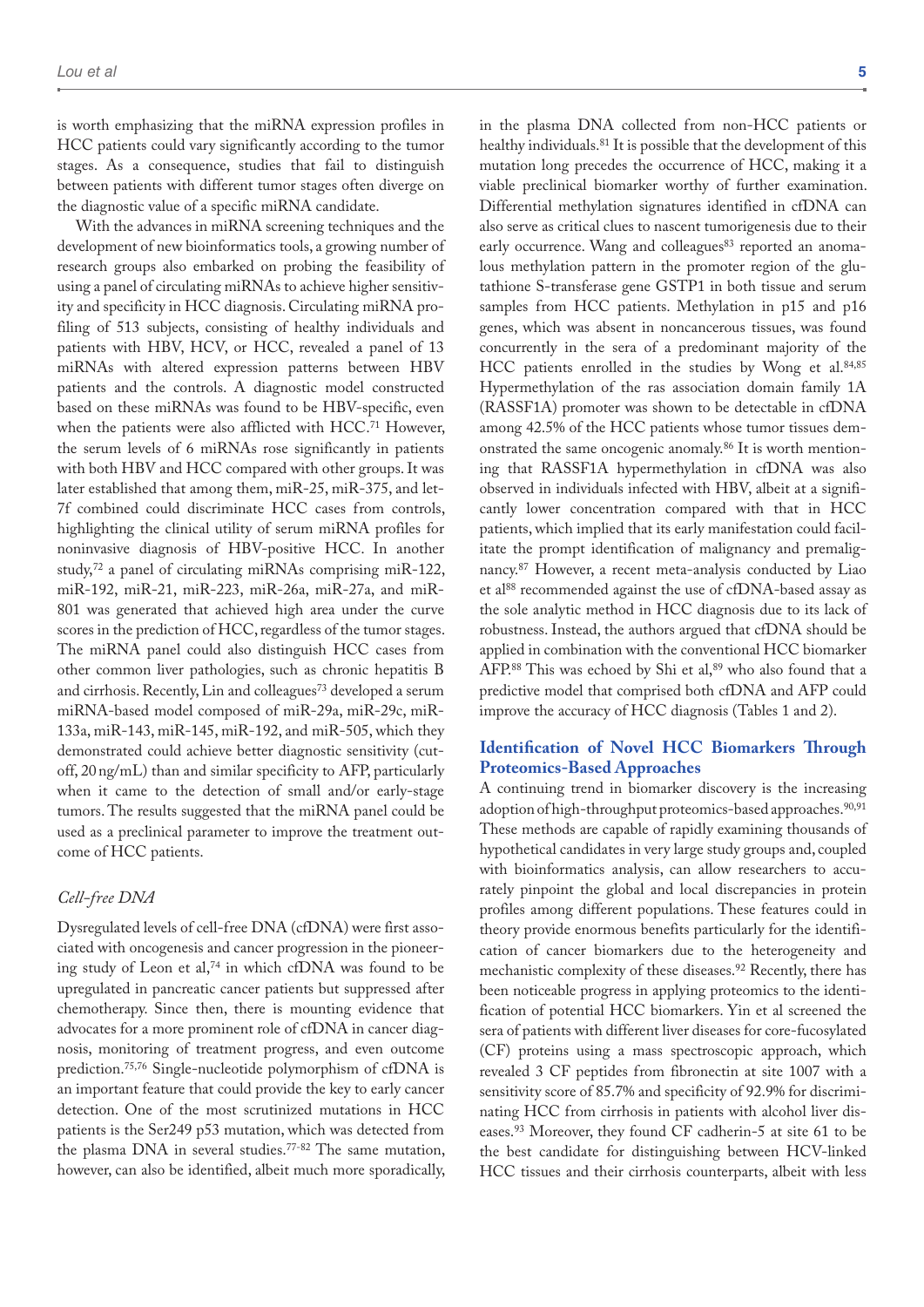| <b>BIOMARKER</b> | <b>CLINICAL APPLICATION</b>                | <b>SENSITIVITY</b> | <b>SPECIFICITY</b> | <b>CUTOFF VALUE</b>                             | <b>REFERENCE</b> |
|------------------|--------------------------------------------|--------------------|--------------------|-------------------------------------------------|------------------|
| <b>AFP</b>       | <b>HCC</b> from cirrhosis                  | 65%                | 89%                | 30ng/mL                                         | 7                |
|                  | <b>HCC</b>                                 | 70%                | 100%               | 200ng/mL                                        | $\overline{7}$   |
|                  | Early-stage HCC                            | 65%                | 82%                | $10.9$ ng/mL                                    | 8                |
|                  | HCC among HBV carriers                     | 55.30%             | 86.50%             | 20ng/mL                                         | 9                |
|                  | HCC among cirrhotic HBV                    | 61%                | 71%                | 20ng/mL                                         | 20               |
|                  | Early-stage HCC from cirrhotic HCV         | 47%                | 75%                | 20ng/mL                                         | 27               |
|                  | HCC among cirrhosis                        | 55%                | 90%                | 20ng/mL                                         | 30               |
|                  | HCC from nonmalignant liver diseases       | 73%                | 77%                | 20ng/mL                                         | 31               |
|                  | HCC from other liver cancers               | 73%                | 84%                | 20ng/mL                                         | 31               |
|                  | HCC from chronic cirrhosis                 | 95.20%             | 47.10%             | 13.6 ng/mL                                      | 41               |
|                  | <b>HCC</b>                                 | 51.90%             | 86.30%             | 20ng/mL                                         | 45               |
|                  | Early-stage HCC                            | 40%                | <b>NA</b>          | 20ng/mL                                         | 45               |
|                  | <b>HCC</b>                                 | 62.50%             | 53.30%             | 20ng/mL                                         | 46               |
|                  | Early-stage HCC                            | 40%                | <b>NA</b>          | 20ng/mL                                         | 46               |
|                  | <b>HCC</b> from cirrhosis                  | 53.00%             | 93.00%             | 20ng/mL                                         | 51               |
|                  | HCV-HCC from cirrhotic HCV                 | 46%                | 88%                | 20ng/mL                                         | 51               |
|                  | Early-stage HCC from cirrhosis             | 46.00%             | 93%                | 20 ng/mL                                        | 51               |
|                  | <b>HCC</b>                                 | 45%                | 87.60%             | 13.7 IU/ml                                      | 55               |
|                  | <b>HCC</b>                                 | 63.40%             | 79.70%             | 14.88 ng/mL                                     | 58               |
|                  | Early-stage HCC                            | 55%                | 81.30%             | 15.64 ng/ml                                     | 58               |
|                  | HCC from healthy control                   | 58.70%             | 86.70%             | $19 \nmid m$                                    | 64               |
|                  | HCC from chronic hepatitis                 | 77.80%             | 96%                | 6ng/mL                                          | 64               |
| AFP-L3           | HCC among cirrhotic HBV                    | 37%                | 92%                | $10$ ng/mL                                      | 20               |
| hs-AFP-L3        | HCC from benign liver disease              | 57%                | 63.50%             | 5%                                              | 22               |
| <b>DCP</b>       | HCC among cirrhotic HBV                    | 39%                | 90%                | 7.5 ng/mL                                       | 20               |
|                  | HCC from nonmalignant hepatic<br>cirrhosis | 92%                | 93%                | 150 mAU/mL                                      | 24               |
|                  | <b>HCC</b> from cirrhosis                  | 48-62%             | 81-98%             | 125 mAU/mL                                      | 26               |
|                  | Early-stage HCC from cirrhotic HCV         | 43.00%             | 94%                | 40 mAU/mL                                       | 27               |
| sGPC3            | HCC among cirrhosis                        | 51%                | 90%                | $2$ ng/mL                                       | 30               |
| GPC3             | HCC from nonmalignant liver diseases       | 53%                | 99%                | Undetectable in the<br>control group (except 2) | 31               |
|                  | HCC from other liver cancers               | 73%                | 84%                | Undetectable in the<br>control group (except 2) | 31               |
|                  | <b>HCC</b>                                 | 73.58%             | 96.15%             | 5%-10% immunoreac-<br>tive cells                | 32               |
|                  | HCC                                        | 54.20%             | 99.40%             | 30ng/mL                                         | 35               |
| <b>GP73</b>      | <b>HCC</b> from cirrhosis                  | 69%                | 75%                | 10 relative units                               | 40               |
|                  | Early-stage HCC from cirrhosis             | 62%                | 88%                | 10 relative units                               | 40               |
|                  | HCC from chronic cirrhosis                 | 75%                | 51.80%             | $13.8 \mu g/L$                                  | 41               |
| <b>MDK</b>       | <b>HCC</b>                                 | 87%                | 84%                | $0.654$ ng/mL                                   | 45               |
|                  | Early-stage HCC                            | 80%                |                    |                                                 | 45               |
|                  | <b>HCC</b>                                 | 92.50%             | 83.30%             | $0.387$ ng/mL                                   | 46               |
|                  | Early-stage HCC                            | 90%                |                    | $0.387$ ng/mL                                   | 46               |
| <b>OPN</b>       | HCC                                        | 100%               | 98%                | $280$ ng/mL                                     | 50               |
|                  | <b>HCC</b> from cirrhosis                  | 74%                | 66%                | 91 ng/mL                                        | 51               |
|                  | HCV-HCC from cirrhotic HCV                 | 82%                | 65%                | 91 ng/mL                                        | 51               |
|                  |                                            |                    |                    |                                                 |                  |

**Table 1.** The clinical applications, sensitivities and specificities of individual biomarkers mentioned in this review.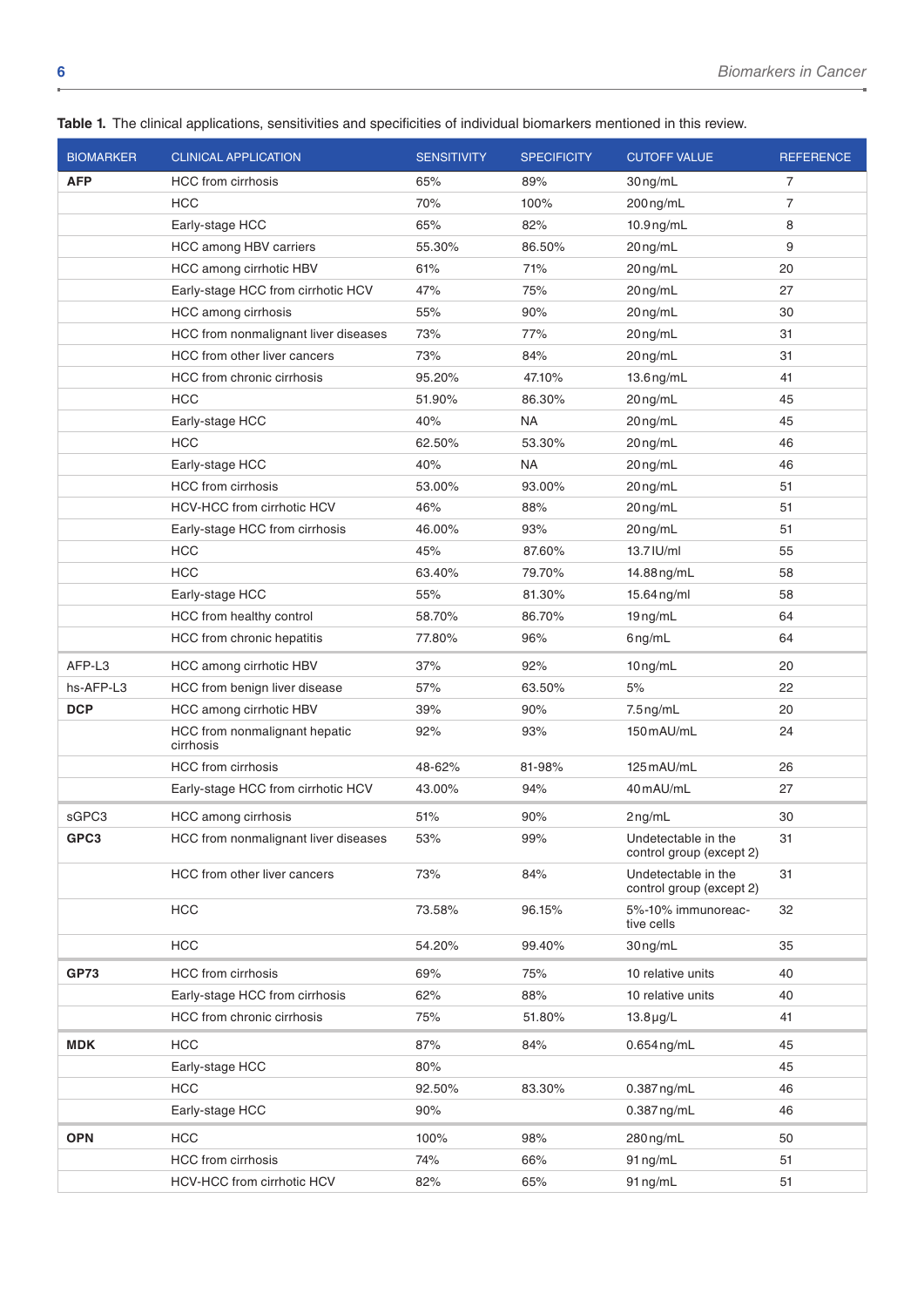#### **Table 1.** *(Continued)*

| <b>BIOMARKER</b>  | <b>CLINICAL APPLICATION</b>    | <b>SENSITIVITY</b> | <b>SPECIFICITY</b> | <b>CUTOFF VALUE</b>      | <b>REFERENCE</b> |
|-------------------|--------------------------------|--------------------|--------------------|--------------------------|------------------|
|                   | Early-stage HCC from cirrhosis | 75%                | 62%                | $91$ ng/mL               | 51               |
| <b>SCCA</b>       | <b>HCC</b>                     | 89%                | 50%                | 89 AU/mL                 | 54               |
|                   | <b>HCC</b>                     | 84.20%             | 48.90%             | $0.368$ ng/ml            | 55               |
| <b>Annexin A2</b> | <b>HCC</b>                     | 81.70%             | 68.30%             | $17.43$ ng/µl            | 58               |
|                   | Early-stage HCC                | 83%                | 67.50%             | $17.3$ ng/µl             | 58               |
| $miR-21$          | HCC from healthy control       | 84%                | 73.50%             | Relative level of 0.46   | 62               |
| miR-122           | HCC from healthy control       | 70.70%             | 69.10%             | Relative level of 0.70   | 62               |
| miR-223           | HCC from healthy control       | 80.00%             | 76.50%             | Relative level of 1.91   | 62               |
| miR-122           | HCC from healthy control       | 81.60%             | 83.30%             | Relative level of 0.475  | 63               |
| $miR-21$          | HCC from healthy control       | 87.30%             | 96%                | Relative level of -0.108 | 64               |
|                   | HCC from chronic hepatitis     | 61.10%             | 86.70%             | Relative level of 0.754  | 64               |
| $miR-16$          | <b>HCC</b>                     | 72.10%             | 88.80%             | $\Delta$ Ct Cutoff=6     | 68               |
| miR-199           | <b>HCC</b>                     | 78.10%             | 64.50%             | $\Delta$ Ct Cutoff=10    | 68               |

Abbreviations: AFP, alpha-fetoprotein; DCP, des-γ-carboxyprothrombin; GP73, Golgi protein 73; GPC3, glypican-3; HBV, hepatitis B virus; HCC, hepatocellular carcinoma; HCV, hepatitis C virus; hs-AFP-L3, highly sensitive AFP-L3; MDK, midkine; OPN, osteopontin; SCCA, squamous cell carcinoma antigen; sGPC3, soluble glypican-3.

|  |  | Table 2. The clinical applications, sensitivities and specificities of combined biomarkers mentioned in this review. |  |  |  |  |  |
|--|--|----------------------------------------------------------------------------------------------------------------------|--|--|--|--|--|
|--|--|----------------------------------------------------------------------------------------------------------------------|--|--|--|--|--|

| <b>BIOMARKER</b>                                                      | <b>CLINICAL APPLICATION</b>          | <b>SENSITIVITY</b> | <b>SPECIFICITY</b> | <b>REFERENCE</b> |
|-----------------------------------------------------------------------|--------------------------------------|--------------------|--------------------|------------------|
| $sGPC3+AFP$                                                           | HCC among cirrhosis                  | 72.00%             | 90.00%             | 30               |
| $GPC3+AFP$                                                            | HCC from nonmalignant liver diseases | 88.00%             | 76.00%             | 31               |
|                                                                       | HCC from other liver cancers         | 88.00%             | 84.00%             | 31               |
| CK19+GPC3+AFP                                                         | <b>HCC</b>                           | 90.60%             | <b>NA</b>          | 35               |
| $AFP+GP73$                                                            | HCC from chronic cirrhosis           | 75.80%             | 79.70%             | 41               |
| OPN+AFP                                                               | <b>HCC</b> from cirrhosis            | 85.00%             |                    | 51               |
|                                                                       | HCV-HCC from cirrhotic HCV           | 86.00%             | 60.00%             | 51               |
|                                                                       | Early-stage HCC from cirrhosis       | 83.00%             | 63.00%             | 51               |
| $SCCA+AFP$                                                            | <b>HCC</b>                           | 90.83%             | 44.44%             | 55               |
| Annexin + AFP                                                         | <b>HCC</b>                           | 76.00%             | 80.50%             | 58               |
|                                                                       | Early-stage HCC                      | 87.40%             | 68.30%             | 58               |
| $miR-21+AFP$                                                          | HCC from healthy control             | 92.90%             | 94.00%             | 64               |
|                                                                       | HCC from chronic hepatitis           | 81.00%             | 80.00%             | 64               |
| miR-16, AFP, AFP-L3%, and DCP                                         | <b>HCC</b>                           | 92.40%             | 78.50%             | 68               |
| miR-23b, miR-423, miR-375, miR-23a,<br>and miR-342-3p                 | HBV-HCC                              | 96.90%             | 99.40%             | 70               |
| $miR-10a$ and $miR-125b$                                              | <b>HBV-HCC from HBV</b>              | 98.50%             | 98.50%             | 70               |
| miR-122, miR-192, miR-21, miR-223,<br>miR-26a, miR-27a, and miR-801   | <b>HCC</b>                           | 68.60%             | 90.10%             | 71               |
|                                                                       | HCC from healthy control             | 83.20%             | 93.90%             | 71               |
|                                                                       | <b>HCC from HBV</b>                  | 79.10%             | 76.40%             | 71               |
|                                                                       | <b>HCC</b> from cirrhosis            | 75.00%             | 91.10%             | 71               |
| miR-29a, miR-29c, miR-133a, miR-143,<br>miR-145, miR-192, and miR-505 | <b>HCC</b>                           | 80.60%             | 84.60%             | 72               |
| CXCR2, CCR2, and EP400                                                | <b>HCC</b>                           | 93.00%             | 89.00%             | 88               |
| CXCR2, CCR2, EP400, and AFP                                           | <b>HCC</b>                           | 93.00%             | 95.00%             | 88               |

Abbreviations: AFP, alpha-fetoprotein; GP73, Golgi protein 73; GPC3, glypican-3; HBV, hepatitis B virus; HCC, hepatocellular carcinoma; HCV, hepatitis C virus; OPN, osteopontin; SCCA, squamous cell carcinoma antigen; sGPC3, soluble glypican-3.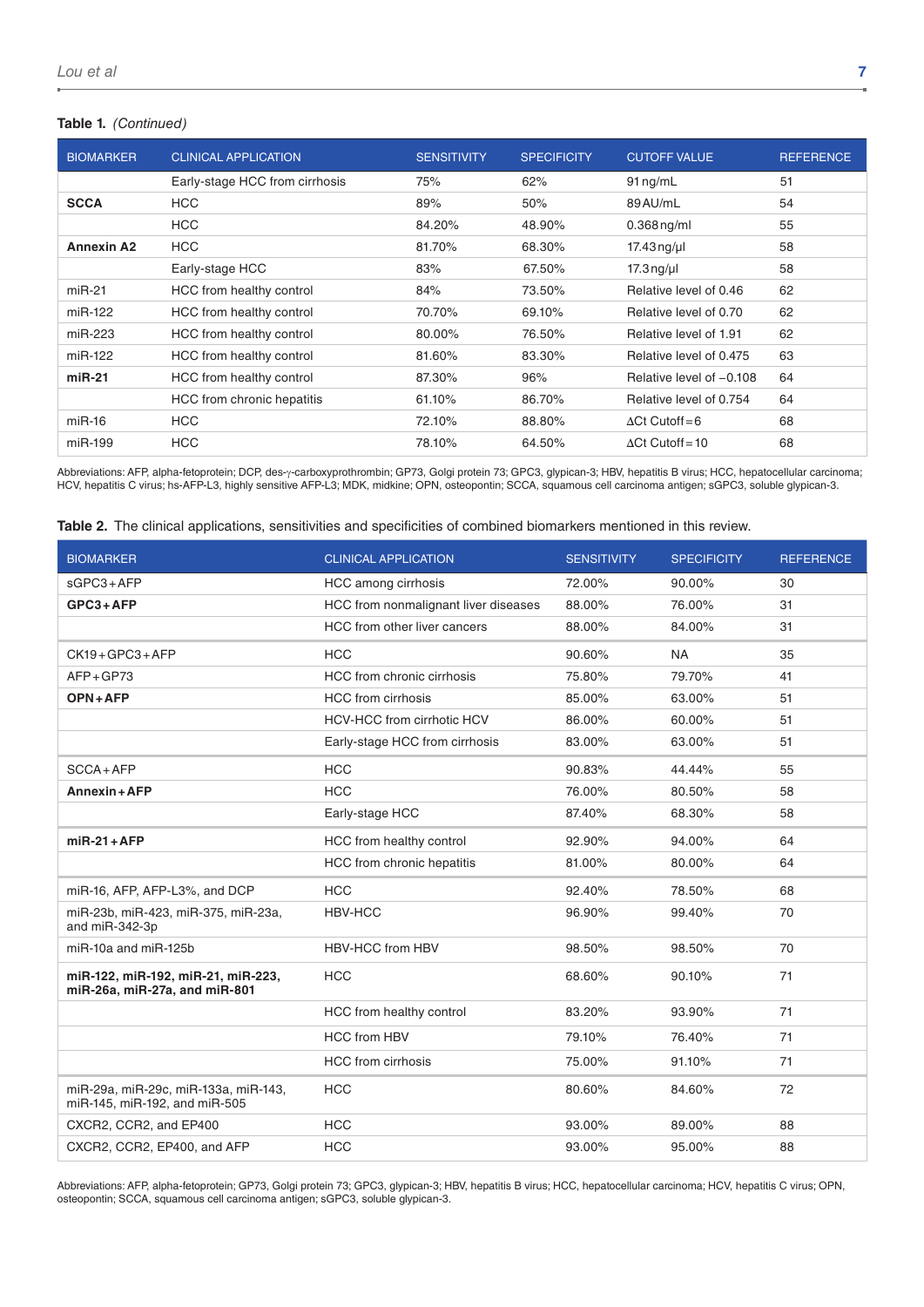effectiveness. These results suggested that the CF peptides could also have a role in the detection and diagnosis of HCC. Based on comparative proteomic profiling, Gray et al<sup>94</sup> identified 4 differentially expressed apolipoprotein isoform proteins with the ability to differentiate among nonalcoholic fatty liver disease (NAFLD) without cirrhosis, NAFLD with cirrhosis, and cirrhotic NAFLD accompanied by HCC. An additional fifth protein, revealed to be CD5 antigen like, could discriminate NAFLD cirrhosis from simple NAFLD but demonstrated no diagnostic capability for HCC. Zinkin et al<sup>95</sup> developed a 11-peak algorithm based on analysis of serum proteins using surface-enhanced laser desorption/ionization time of flight mass spectrometry, which was shown to be more accurate than several conventional biomarkers in small-sized HCC tumors. Overall, proteomics-enabled HCC biomarker identification is still at a nascent phase and further research is needed to overcome the various challenges that it faces. One of the imminent needs is to detect low-abundance proteins with better accuracy. It is also intrinsically difficult for mass spectrometry to distinguish highly homologous proteins from each other or, in many cases, to provide potentially crucial information on posttranslational modification signatures. These hurdles will likely be addressed be further advances in proteomics methodology and instrumentation, as well as the development of better bioinformatic algorithms for data analysis.

#### **Outlook**

As HCC is raised through multiple risk factors, it is hard to characterize personal HCC using only one single biomarker. The investigation of biomarker combinations might provide more accurate and valuable information for the future personal HCC diagnosis and/or prognosis. Although more and more research is under development of novel biomarkers, further work on whether certain biomarkers can be utilized in clinical are still in real worldwide demand. We trust that identifying novel cost-efficient biomarker or high-efficient biomarker combinations for the HCC early diagnosis will be promising.

## **Author Contributions**

All the authors conceived, organized, drafted, reviewed, and approved the manuscript.

#### **References**

- Spangenberg HC, Thimme R, Blum HE. Serum markers of hepatocellular carcinoma. *Semin Liver Dis*. 2006;26:385–390.
- Omata M, et al. Asian Pacific Association for the Study of the Liver consensus recommendations on hepatocellular carcinoma. *Hepatol Int*. 2010;4:439–474.
- 3. Tateyama M, et al. Alpha-fetoprotein above normal levels as a risk factor for the development of hepatocellular carcinoma in patients infected with hepatitis C virus. *J Gastroenterol*. 2011;46:92–100.
- 4. Kumada T, et al. Predictive value of tumor markers for hepatocarcinogenesis in patients with hepatitis C virus. *J Gastroenterol*. 2011;46:536–544.
- 5. Tangkijvanich P, et al. Clinical characteristics and prognosis of hepatocellular carcinoma: analysis based on serum alpha-fetoprotein levels. *J Clin Gastroenterol*. 2000;31:302–308.
- 6. Soresi M, et al. Usefulness of alpha-fetoprotein in the diagnosis of hepatocellular carcinoma. *Anticancer Res*. 2003;23:1747–1753.
- 7. Taketa K, Okada S, Win N, Hlaing NK, Wind KM. Evaluation of tumor markers for the detection of hepatocellular carcinoma in Yangon General Hospital, Myanmar. *Acta medica Okayama*. Dec 2002;56(6):317–320.
- 8. Marrero JA, et al. Alpha-fetoprotein, des-gamma carboxyprothrombin, and lectin-bound alpha-fetoprotein in early hepatocellular carcinoma. *Gastroenterology*. 2009;137:110–118.
- 9. McMahon BJ, et al. Screening for hepatocellular carcinoma in Alaska natives infected with chronic hepatitis B: a 16-year population-based study. *Hepatology*. 2000;32(Pt. 1):842–846.
- 10. Chen JG, et al. Screening for liver cancer: results of a randomised controlled trial in Qidong, China. *J Med Screen*. 2003;10:204–209.
- 11. Llovet JM, Ducreux M, Lencioni R, et al; European Association for the Study of the Liver and European Organisation for Research and Treatment of Cancer. EASL-EORTC clinical practice guidelines: management of hepatocellular carcinoma. *J Hepatol*. 2012;56:908–943.
- 12. Rimola J, et al. Cholangiocarcinoma in cirrhosis: absence of contrast washout in delayed phases by magnetic resonance imaging avoids misdiagnosis of hepatocellular carcinoma. *Hepatology*. 2009;50:791–798.
- Saffroy R, et al. New perspectives and strategy research biomarkers for hepatocellular carcinoma. *Clin Chem Lab Med*. 2007;45:1169–1179.
- 14. Schutte K, et al. Current biomarkers for hepatocellular carcinoma: surveillance, diagnosis and prediction of prognosis. *World J Hepatol*. 2015;7:139–149.
- 15. Fattovich G, et al. Hepatocellular carcinoma in cirrhosis: incidence and risk factors. *Gastroenterology*. 2004;127(suppl. 1):S35–S50.
- 16. Lok AS, Lai CL. Alpha-fetoprotein monitoring in Chinese patients with chronic hepatitis B virus infection: role in the early detection of hepatocellular carcinoma. *Hepatology*. 1989;9:110–115.
- 17. Tao LY, et al. Comparison of serum tumor markers for intrahepatic cholangiocarcinoma and hepatocellular carcinoma. *Am Surg*. 2010;76:1210–1213.
- 18. Tsuchiya N, et al. Biomarkers for the early diagnosis of hepatocellular carcinoma. *World J Gastroenterol*. 2015;21:10573–10583.
- 19. Li D, Mallory T, Satomura S. AFP-L3: a new generation of tumor marker for hepatocellular carcinoma. *Clin Chim Acta*. 2001;313:15–19.
- 20. Sterling RK, et al. Utility of Lens culinaris agglutinin-reactive fraction of alphafetoprotein and des-gamma-carboxy prothrombin, alone or in combination, as biomarkers for hepatocellular carcinoma. *Clin Gastroenterol Hepatol*. 2009;7:104-113.
- 21. Kagebayashi C, et al. Automated immunoassay system for AFP-L3% using onchip electrokinetic reaction and separation by affinity electrophoresis. *Anal Biochem*. 2009;388:306–311.
- 22. Oda K, et al. Highly sensitive lens culinaris agglutinin-reactive alpha-fetoprotein is useful for early detection of hepatocellular carcinoma in patients with chronic liver disease. *Oncol Rep*. 2011;26:1227–1233.
- 23. Naraki T, et al. gamma-Carboxyglutamic acid content of hepatocellular carcinoma-associated des-gamma-carboxy prothrombin. *Biochim Biophys Acta*. 2002;1586:287–298.
- 24. Volk ML, et al. Risk factors for hepatocellular carcinoma may impair the performance of biomarkers: a comparison of AFP, DCP, and AFP-L3. *Cancer Biomark*. 2007;3:79–87.
- Grizzi F, et al. Usefulness of cancer-testis antigens as biomarkers for the diagnosis and treatment of hepatocellular carcinoma. *J Transl Med*. 2007;5:3.
- Marrero JA, et al. Des-gamma carboxyprothrombin can differentiate hepatocellular carcinoma from nonmalignant chronic liver disease in American patients. *Hepatology*. 2003;37:1114–1121.
- 27. Kumada T, et al. High-sensitivity lens culinaris agglutinin-reactive alpha-fetoprotein assay predicts early detection of hepatocellular carcinoma. *J Gastroenterol*. 2014;49:555–563.
- 28. Lok AS, et al. Des-gamma-carboxy prothrombin and alpha-fetoprotein as biomarkers for the early detection of hepatocellular carcinoma. *Gastroenterology*. 2010;138:493–502.
- 29. Filmus J. The contribution of in vivo manipulation of gene expression to the understanding of the function of glypicans. *Glycoconj J*. 2002;19:319–323.
- 30. Sung YK, et al. Glypican-3 is overexpressed in human hepatocellular carcinoma. *Cancer Sci*. 2003;94:259–262.
- 31. Hippo Y, et al. Identification of soluble NH2-terminal fragment of glypican-3 as a serological marker for early-stage hepatocellular carcinoma. *Cancer Res*. 2004;64:2418–2423.
- 32. Tangkijvanich P, et al. Diagnostic role of serum glypican-3 in differentiating hepatocellular carcinoma from non-malignant chronic liver disease and other liver cancers. *J Gastroenterol Hepatol*. 2010;25:129–137.
- Di Tommaso L, et al. Diagnostic value of HSP70, glypican 3, and glutamine synthetase in hepatocellular nodules in cirrhosis. *Hepatology*. 2007;45:725–734.
- 34. Motomura Y, et al. Embryonic stem cell-derived dendritic cells expressing glypican-3, a recently identified oncofetal antigen, induce protective immunity against highly metastatic mouse melanoma, B16-F10. *Cancer Res*. 2006;66:2414–2422.
- Feng J, et al. CK19 and glypican 3 expression profiling in the prognostic indication for patients with HCC after surgical resection. *PLoS ONE*. 2016;11:e0151501.